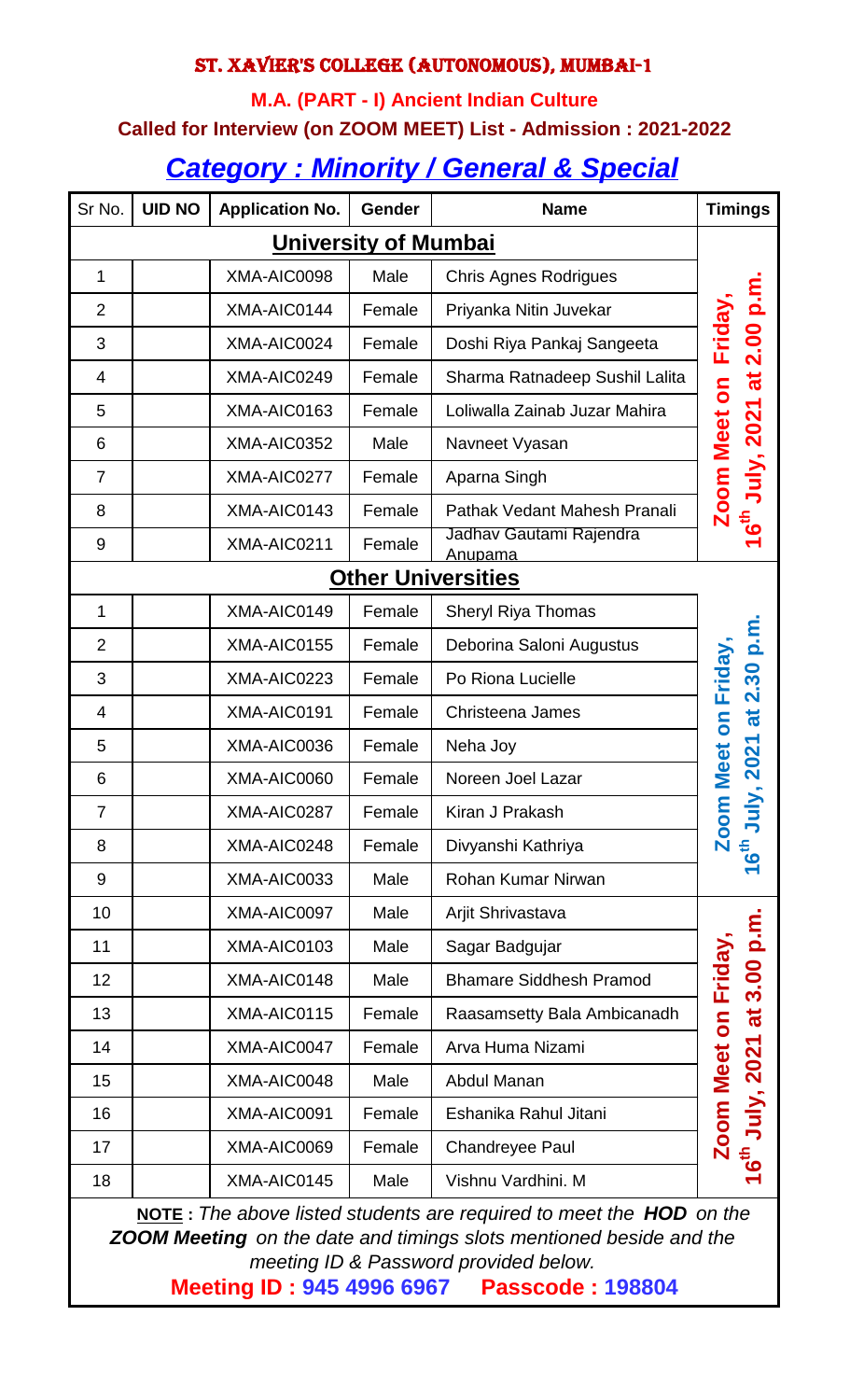### St. Xavier's College (Autonomous), Mumbai-1

# **M.A. (PART - I) Ancient Indian Culture Called for Interview (on ZOOM MEET) List - Admission : 2021-2022** *Category : Minority / General & Special*

| Sr No. | <b>UID NO</b> | <b>Application No.</b> | Gender | <b>Name</b>                 | <b>Timings</b>                        |
|--------|---------------|------------------------|--------|-----------------------------|---------------------------------------|
| 19     |               | XMA-AIC0220            | Female | Koyel Banerjee              |                                       |
| 20     |               | XMA-AIC0134            | Female | S.B.Lakshme Pavithraa       | m.q                                   |
| 21     |               | XMA-AIC0272            | Male   | Dhumal Abhijit Ashok        | Friday<br>3.30                        |
| 22     |               | XMA-AIC0003            | Female | Sarah Parveez Modak         | đ<br>5<br>0                           |
| 23     |               | XMA-AIC0075            | Female | Nayanathara S               |                                       |
| 24     |               | XMA-AIC0215            | Female | Darshan Jain                |                                       |
| 25     |               | XMA-AIC0171            | Female | Rohini Aangrish             | <b>July, 2021</b><br>oom Meet         |
| 26     |               | XMA-AIC0027            | Female | Bhargaavii Barman           | <mark>်</mark> း                      |
| 27     |               | XMA-AIC0175            | Female | Amrita                      |                                       |
| 28     |               | XMA-AIC0229            | Female | Tanisha Shakya              |                                       |
| 29     |               | XMA-AIC0131            | Female | Himansha                    |                                       |
| 30     |               | XMA-AIC0208            | Female | Keerthi A K                 | Saturday                              |
| 31     |               | XMA-AIC0236            | Female | Srishti Singh               |                                       |
| 32     |               | XMA-AIC0062            | Female | Akanksha Malik Parashar     |                                       |
| 33     |               | XMA-AIC0176            | Female | Barve Shambhavi Shailendra  | July, 2021 at 2.00 p.m<br>oom Meet on |
| 34     |               | XMA-AIC0065            | Male   | Vignesh Kumar S             |                                       |
| 35     |               | XMA-AIC0297            | Female | Jahanvi Sharma              |                                       |
| 36     |               | XMA-AIC0035            | Female | Ishani Sen                  | ↽                                     |
| 37     |               | XMA-AIC0116            | Female | Renu Shaheen Chanchal Singh |                                       |
| 38     |               | XMA-AIC0237            | Male   | R. Bimal Raj                | Saturday                              |
| 39     |               | XMA-AIC0222            | Female | Adrija Chaudhuri            |                                       |
| 40     |               | XMA-AIC0214            | Female | Nishttha Jain               | at 2.30 p.m                           |
| 41     |               | XMA-AIC0051            | Male   | Ramya K P                   | S                                     |
| 42     |               | XMA-AIC0009            | Male   | R Aditya                    |                                       |
| 43     |               | XMA-AIC0129            | Female | Kadambari Kishor Bhimte     | <b>July, 2021</b>                     |
| 44     |               | XMA-AIC0317            | Female | Simran Rai                  | <b>Zoom Meet</b><br>17 <sup>th</sup>  |
| 45     |               | XMA-AIC0164            | Female | Priyal Jain                 |                                       |

 **NOTE :** *The above listed students are required to meet the HOD on the ZOOM Meeting on the date and timings slots mentioned beside and the meeting ID & Password provided below.*

**Meeting ID : 945 4996 6967 Passcode : 198804**